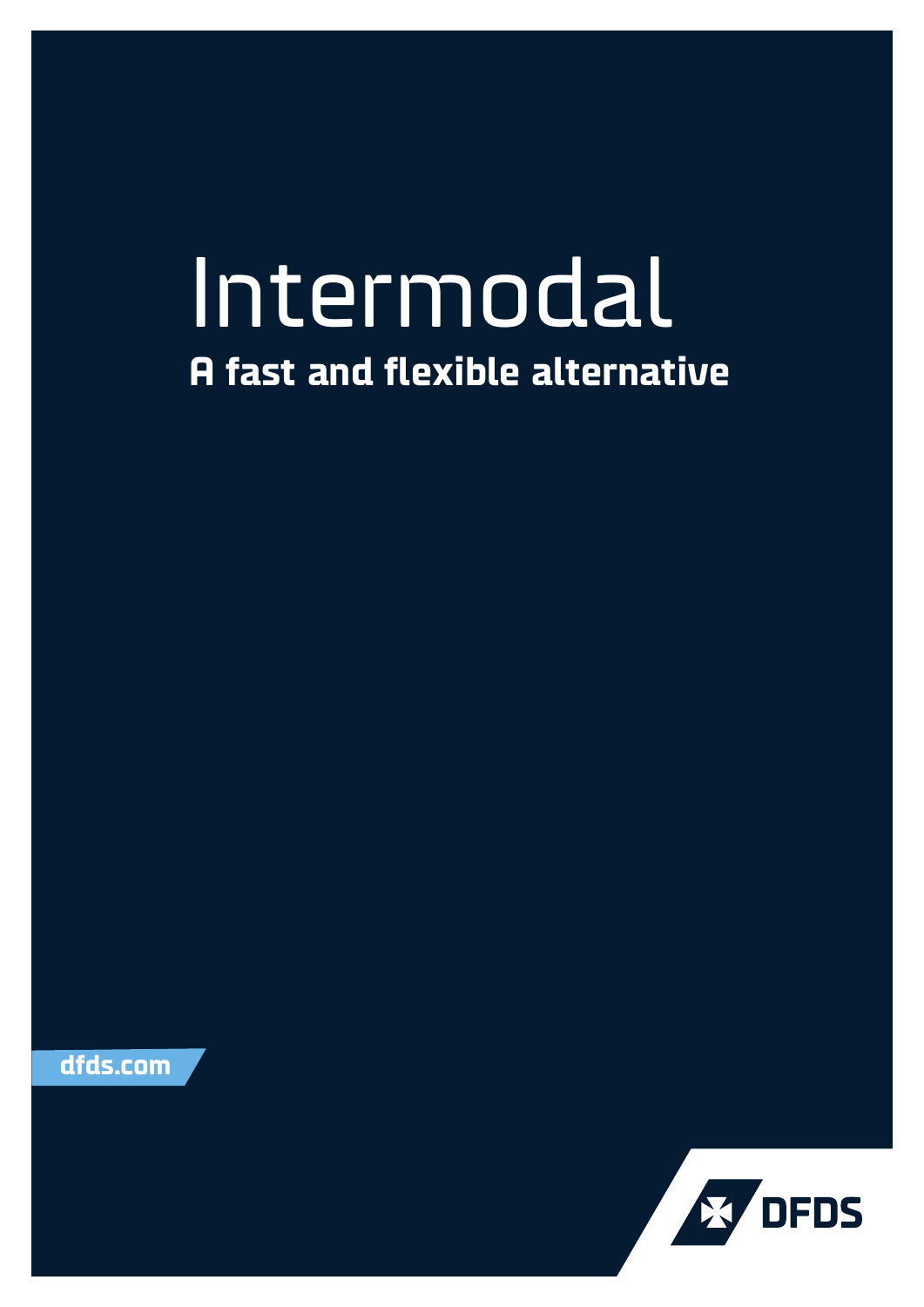## Intermodal uses a huge network

Next time you're planning your shipment, think connected and see if an intermodal solution isn't the smartest way from A to B